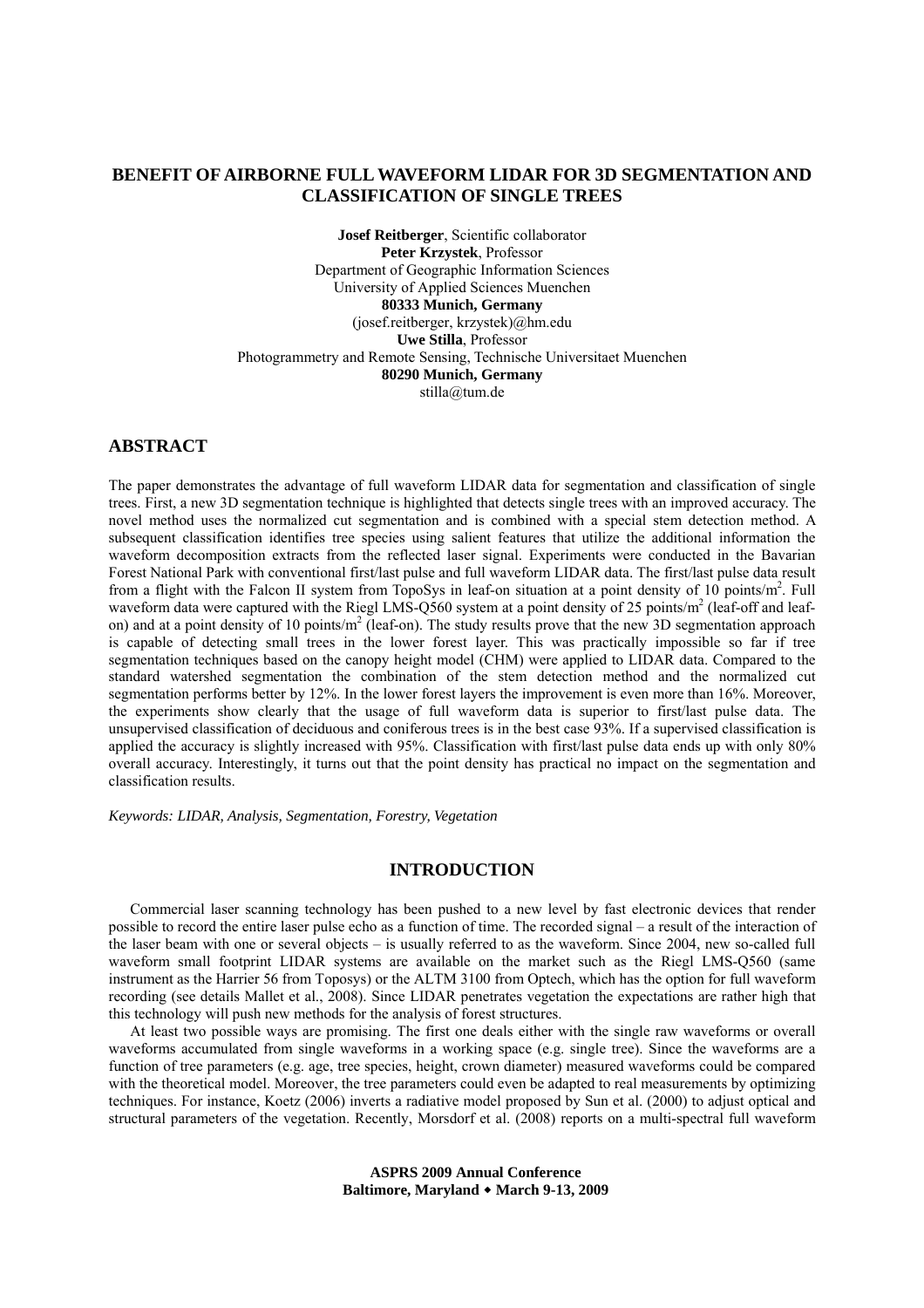simulator which uses the tree model PROSPECT and models the single laser beam with a ray tracing approach. A second strategy for waveform analysis in forest areas is to extract the inherent information of the waveforms by the separation of the signal into single reflections. This waveform decomposition provides the positions, the pulse energy and the pulse width of each reflection. Practically, this way leads to a denser point cloud in the forest area since basically each reflection – even of small tree structures below the dominant trees like young regeneration – can be detected (Jutzi and Stilla, 2006; Reitberger et al., 2008a). Note that conventional first/last pulse have a dead zone of about 3 m in which no reflection can be recorded. Moreover, the laser points get the attributes pulse energy and pulse width which are a function of object characteristics like the reflectivity and the cross section (Wagner et al., 2006). Thus, the challenge is to improve existing approaches or to develop new methods for forest structure analysis by using the dense laser point cloud and taking advantage of the additional attributes of the laser points.

 New approaches to forest inventory utilizing LIDAR data have been investigated in the past. Beside area based methods, techniques for single tree extraction from conventional first/last pulse LIDAR data have been pursued for mapping forests at the tree level and for identifying important parameters, such as tree height, crown size, crown base height, and tree species. So far, most of the techniques for single tree detection are focused on the CHM that is somehow interpolated from the highest laser points. Since the interpolation process smoothes the surface drastically neighboring trees cannot be separated and, hence, groups of trees are often segmented instead of single trees. However, most important, small dominated trees and young generation below the dominating trees are completely missed since they are not visible in the CHM. The methods presented by Hyyppä et al. (2001), Solberg et al. (2006) or Brandtberg (2007) are mentioned representatively. Tree species classification techniques using solely LIDAR data are mainly dedicated to the use of the laser point cloud and – very rarely – the intensity. Holmgren et al. (2004) showed that the coniferous tree species Norway spruce and Scots pine can be classified with an overall accuracy of 95% using highly dense first/last pulse LIDAR data and the non-calibrated intensity. The study of Heurich (2006) demonstrates that the classification of Norway spruce and European beech is possible with an overall accuracy of 97% in leaf-off situation using segments captured from leaf-on data. Very interestingly, although the study uses first/last pulse LIDAR data with a rather high point density of 10 points/m<sup>2</sup> it clearly points out that young regeneration could not be detected. Thus, since almost all the studies refer to conventional first/last pulse LIDAR data it is highly interesting in how far new or improved methods for single tree segmentation and tree species classification can benefit from full waveform LIDAR data.

In this paper we demonstrate how the new full waveform technique outperforms the conventional first/last pulse technique in single tree segmentation and tree species classification. The objective of this paper is (i) to shortly highlight a new segmentation method based on normalized cut that extracts single trees clearly better than the watershed segmentation, (ii) to demonstrate the improved detection rate of single trees, (iii) to prove the benefit of full waveform data both in leaf-on and leaf-off situation at different point densities, and (iv) to present classification results of deciduous and coniferous trees.

### **METHODS**

#### **Waveform decomposition**

A single waveform measured in a region of interest (ROI) is decomposed by fitting a series of Gaussian pulses to the waveform which contains  $N_R$  reflections (Figure 1). Each reflection *i* of the waveform is represented by the vector  $X_i^T = (x_i, y_i, z_i, W_i, I_i)(i = 1, ..., N_R)$  with  $(x_i, y_i, z_i)$  as the 3D coordinates,  $W_i$  as the pulse width and  $I_i$  as the pulse energy of the reflection. It is particularly remarkable that basically each reflection can be detected by the waveform decomposition contrary to conventional LIDAR Systems having a dead zone of about 3 m. These systems are effectively blind within this zone after a reflection. The parameter  $I_i$  is usually referred to as the so-called intensity. A calibration of the values  $W_i$  and  $I_i$  is mandatory and is achieved by using the pulse width and the intensity of the emitted Gaussian pulse. Additionally, the intensity  $I_i$  is corrected with respect to the run length of the laser beam and a nominal distance (Reitberger et al., 2008a; Wagner et al., 2006).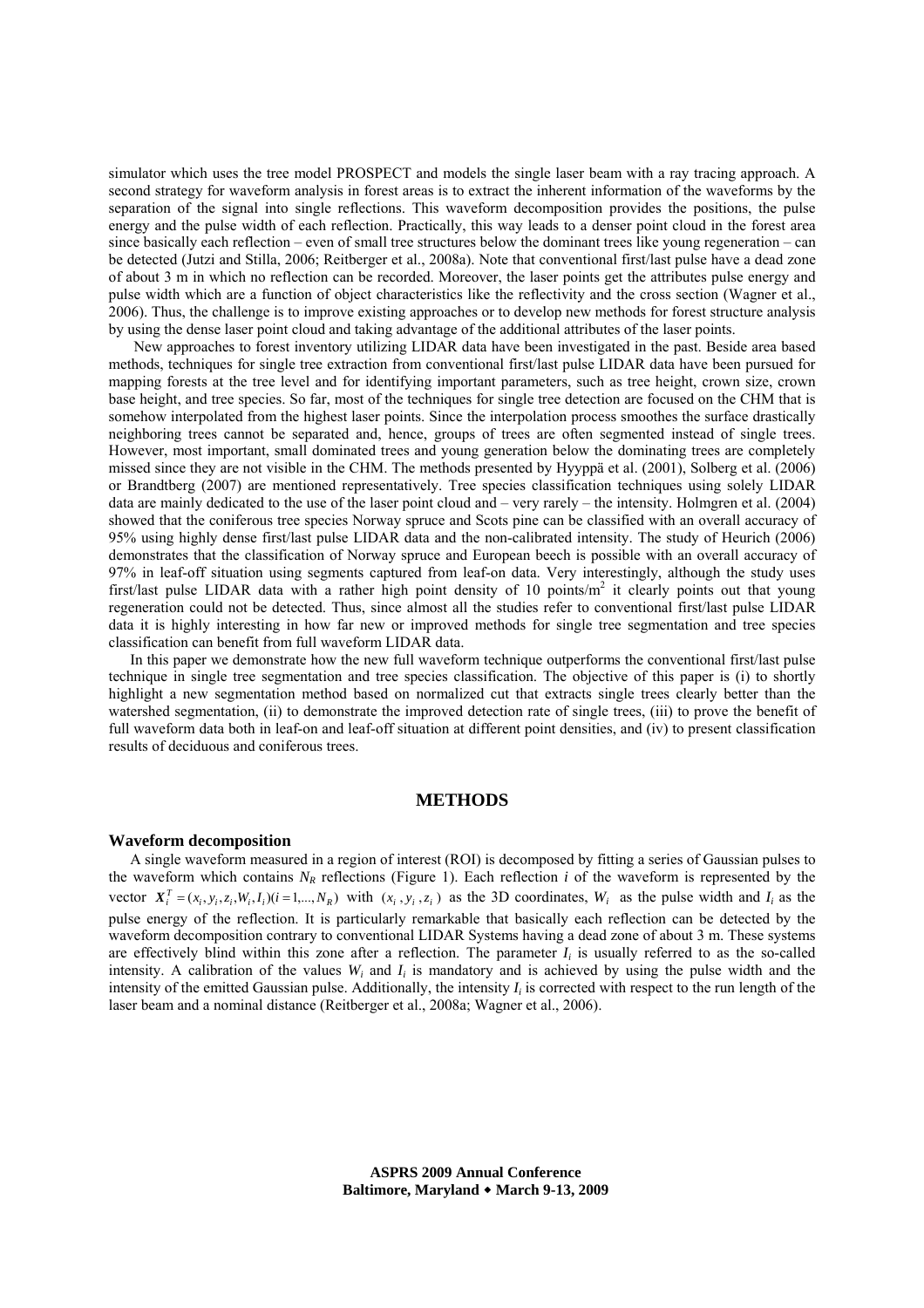

**Figure 1**. 3D points and attributes derived from a single waveform

### **Normalized cut segmentation**

The key idea of the new 3D segmentation technique is to rigorously apply a normalized cut segmentation (Shi and Malik, 2000) in a voxel space. All the CHM based segmentation methods suffer from the drawback that the CHM is interpolated by some kind of interpolation process and, hence, neighbouring trees are often not separated and form a tree group instead of single trees. Moreover, smaller trees in the intermediate and lower tree height level cannot be recognized since they are invisible in the CHM (Figure 2a).



**Fig***.* **2a**. Conventional tree segmention based on a DSM **Fig. 2b**. 3D segmentation of single trees



Instead, the novel 3D segmentation starts from a voxel representation of the forest area using the positions  $(x_i, y_i, z_i)$  of the reflections and optionally the pulse width  $W_i$  and the intensity  $I_i$  of the waveform decomposition (Figure 2b) (Reitberger et al., 2008b). Additionally, stem positions provided either by a special stem detection method or by a watershed segmentation of the CHM can be used.

The normalized cut segmentation applied in the voxel structure of a ROI is based on a graph *G*. The two disjoint segments *A* and *B* of the graph are found by maximizing the similarity of the segment members and minimizing the similarity between the segments *A* and *B* (Figure 3a) solving the cost function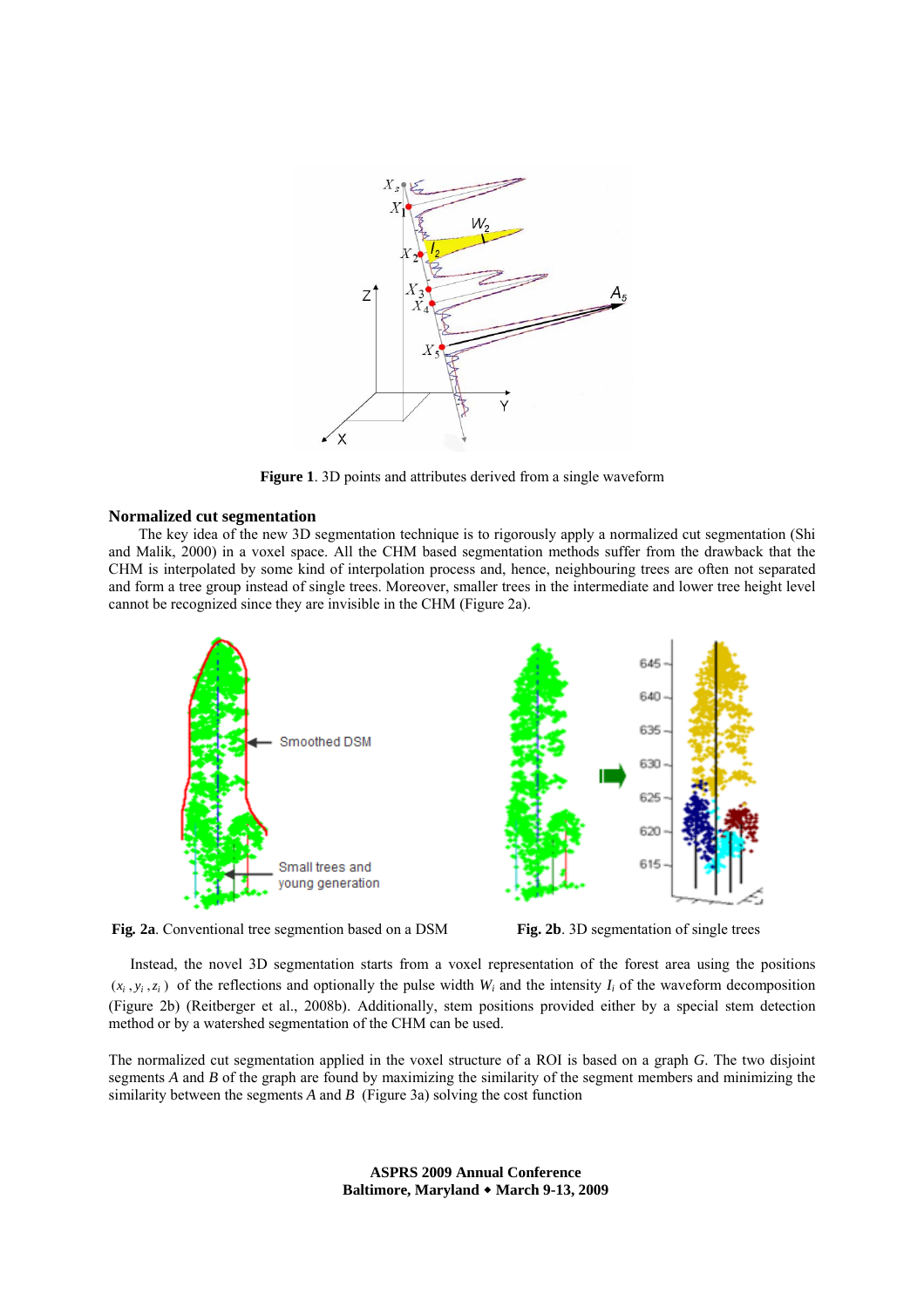$$
NCut(A,B) = \frac{Cut(A,B)}{Assoc(A,V)} + \frac{Cut(A,B)}{Assoc(B,V)}
$$
(1)

with  $Cut(A, B) = \sum_{i \in A, j \in B} w_{ij}$  as the total sum of weights between the segments A and B and  $Assoc(A, V) = \sum_{i \in A, j \in V} w_{ij}$  $(A, V) = \sum_{i} w_{ii}$  as the

sum of the weights of all edges ending in the segment A. The weights  $w_{ij}$  specify the similarity between the voxels and are a function of the LIDAR point distribution and features calculated from  $W_i$  and  $I_i$ . A minimum solution for (1) is found by means of a corresponding generalized eigenvalue problem (Reitberger et al., 2008b). It turned out that the spatial distribution of the LIDAR points mainly influences the weighting function. The features derived from the LIDAR points attributes from *Wi* and *Ii* only support in second instance the segmentation result. Furthermore, we found that pre-knowledge about the position of the single tree significantly backs the segmentation. Thus, the local maxima of a CHM as a result of a watershed segmentation or stem positions – provided by a special stem detection technique (Reitberger et al., 2007) – improve the weighting function and, hence, the segmentation result. Note that the approach is not dependent from full waveform LIDAR data. It can also successfully be applied to conventional LIDAR data just providing 3D point coordinates. The figure 3b shows complex situations where the normalized cut segmentation works excellent and a conventional watershed segmentation fails.



and division of voxels into two tree segments



### **Classification**

We introduce for the tree species classification four groups of salient features  $S_t = \{S_s, S_t, S_w, S_s\}$  which are calculated from the  $N_t$  LIDAR points  $X_i^T = (x_i, y_i, z_i, W_i, I_i)$   $(i = 1,..., N_t)$  in the segments. Table 1 summarizes the definition of the individual features (see details Reitberger et al., 2008a).

| Sal. | Definition                                   | Sal.  | Definition                                       |
|------|----------------------------------------------|-------|--------------------------------------------------|
|      | Mean horizontal distances of layer points to | $S_W$ | Mean pulse width of single and first reflections |
|      | tree trunk                                   |       | in the entire tree segment                       |
|      | Mean intensity in entire tree                | $S_n$ | Relation of the number of single reflections to  |
|      |                                              |       | the number of multiple reflections               |

| <b>Table 1.</b> Definition of saliencies ("Sal.") used in classification |  |
|--------------------------------------------------------------------------|--|
|--------------------------------------------------------------------------|--|

Both an unsupervised and a supervised classification are performed in order to identify coniferous and deciduous tree species. The Expectation-Maximization algorithm (Heijden et al., 2004) turned out as suitable for an unsupervised clustering into the main tree species. The supervised classification was a maximum likelihood classification using an appropriate number of reference trees as a training subset (see details Reitberger et al., 2008c).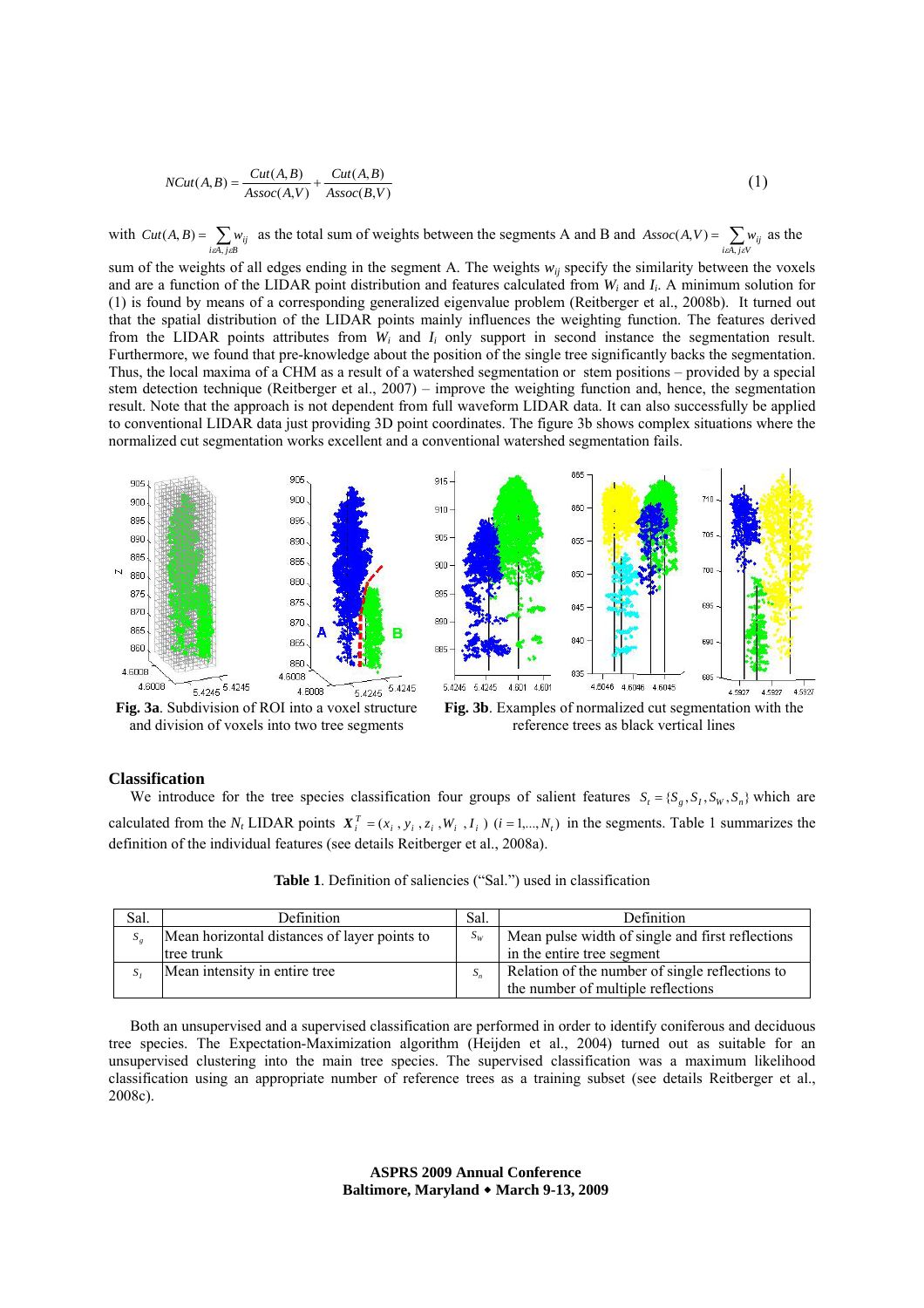### **DATASET**

Experiments were conducted in the Bavarian Forest National Park (49° 3' 19" N, 13° 12' 9" E), which is located in South-Eastern Germany along the border to the Czech Republic. There are four major test sites of size between 591 ha and 954 ha containing sub alpine spruce forest, mixed mountain forest and alluvial spruce forest as the three major forest types.

18 sample plots with an area size between 1000  $m^2$  and 3600  $m^2$  were selected in two test sites E and C. Reference data for all trees with DBH larger than 10 cm have been collected for 688 Norway spruces (*Picea abies*), 812 European beeches (*Fagus sylvatica*), 70 fir trees (*Abies alba*), 71 Sycamore maples (*Acer pseudoplatanus*), 21 Norway maples (*Acer platanoides*) and 2 lime trees (*Tilia Europaea*). Tree parameters like the DBH, total tree height, stem position and tree species were measured and determined by GPS, tacheometry and the 'Vertex III' system. Furthermore, the trees are subdivided into 3 layers with respect to the top height  $h_{top}$  of the plot, where  $h_{top}$  is defined as the average height of the 100 highest trees per ha (Heurich, 2006). The lower layer contains all trees below 50% of  $h_{\text{ion}}$ , the intermediate layer refers to all trees between 50% and 80% of  $h_{\text{ion}}$ , and finally, the upper layer contains the rest of the trees.

LIDAR data of several ALS campaigns are available for the test sites. First/last pulse data have been recorded by TopoSys with the Falcon II system. Full waveform data have been collected by Milan Flug GmbH with the Riegl LMS-Q560 system. Table 2 contains details about the point density, leaf-on and leaf-off conditions during the flights and the footprint size. The term point density is referring to the nominal value influenced by the pulse repetition frequency (PRF), flying height, flying speed and strip overlap. These unique data sets allow the comparison of conventional and full waveform systems, which have been flown in the same area. However, the data set IV is only available for the 12 reference plots in test site E. This has to be considered when comparing results of other data sets with this data set. Naturally, the reference data have been updated for the individual flying dates. Furthermore, reference trees are plotted in the figures 2a, 2b and 3b as black vertical lines.

| Time of flight<br>Sept. '02 |                                                                | May $06$ | May $07$ | May $07$ |  |
|-----------------------------|----------------------------------------------------------------|----------|----------|----------|--|
| Data set                    |                                                                | н        | Ш        |          |  |
| Foliage                     | Leaf-on                                                        | Leaf-off | Leaf-on  | Leaf-on  |  |
| Scanner                     | TopoSys Falcon II Riegl LMS-Q560 Riegl LMS-Q560 Riegl LMS-Q560 |          |          |          |  |
| Pts/m <sup>2</sup>          | 10                                                             | 25       | 25       |          |  |
| HAAT[m]                     | 850                                                            | 400      | 400      | 500      |  |
| Footprint [cm]              | 85                                                             | 20       | 20       | 25       |  |
| Ref. plots                  | all                                                            | All      | all      | Area E   |  |

**Table 2**. Different ALS campaigns

### **EXPERIMENTS**

### **Segmentation**

The watershed segmentation ('W') and the new 3D segmentation technique ('Ncut'), using both results from the watershed segmentation and from the stem detection, were applied to all the plots and data sets in a batch procedure without any manual interaction (Table 3). The tree positions from the segmentation are compared with reference trees if (i) the distance to the reference tree is smaller than 60% of the mean tree distance of the plot and (ii) the height difference between  $h_{tree}$  and the height of the reference tree is smaller than 15% of  $h_{top}$ . If a reference tree is assigned to more than one tree position, the tree position with the minimum distance to the reference tree is selected. Reference trees that are linked to one tree position are so-called 'detected trees' and reference trees without any link to a tree position are treated as 'non-detected' trees.

If we focus on data set II, we can highlight how the 3D segmentation is superior to the 2D watershed segmentation. The 2D segmentation performs in this case rather poor in the lower forest layer and detects almost no trees. In total, it ends up at an overall detection rate of 48 %. Instead, the detection rate of the novel 3D segmentation is by 16 % better in the lower and intermediate layer. Even in the upper layer the improvement is 10 %, whereas the overall detection rate increases by 12 %. Apparently, the waveform decomposition detects not only the reflections of the dominant trees but also of the dominated small trees. The 3D segmentation takes full advantage of this and yields clearly better segmentation results.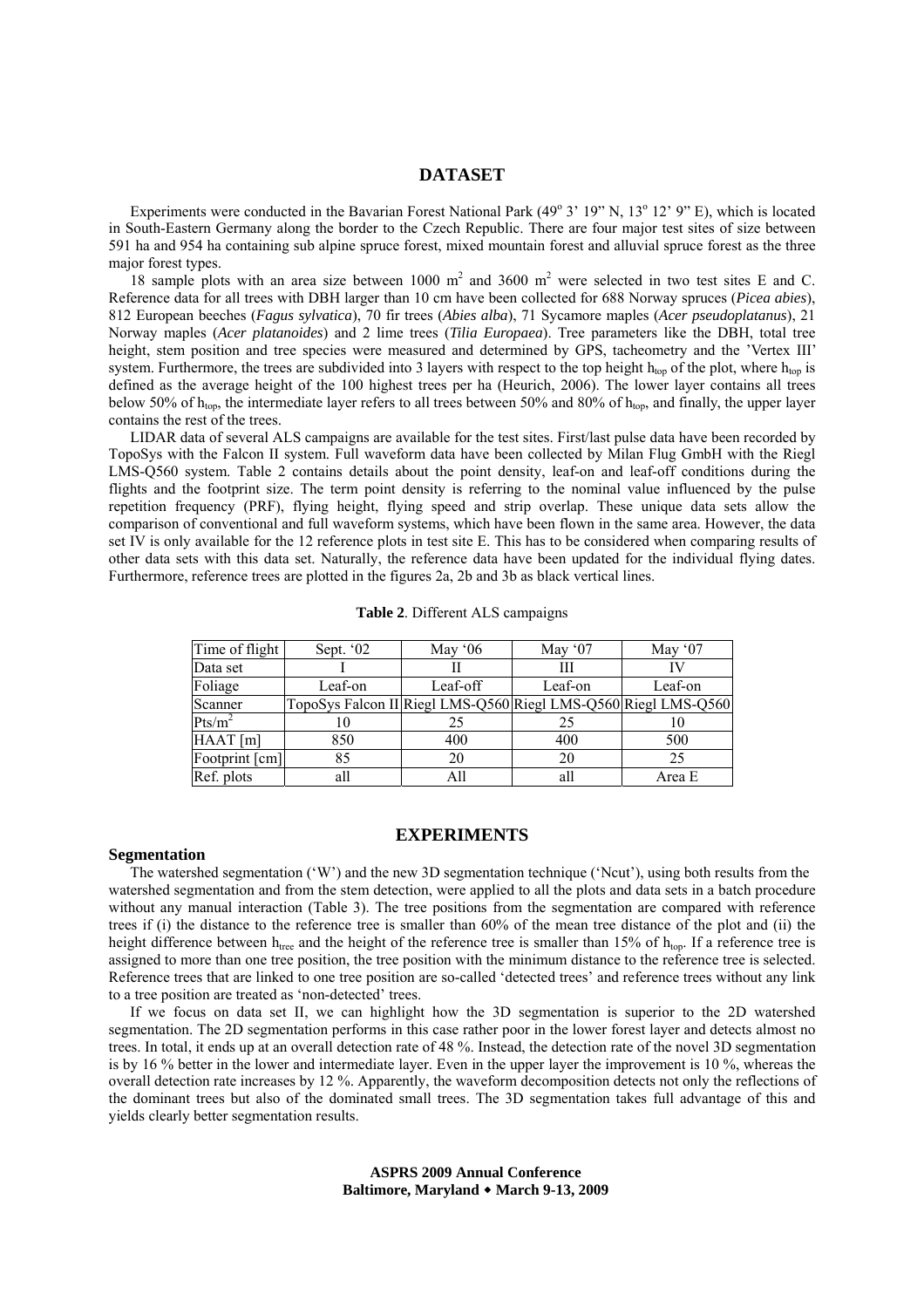Now, let us compare the segmentation methods with respect to first/last pulse data (data set I) and to full waveform data (data set IV) at the same nominal point density. First, even the 2D watershed based segmentation performs by 5 % better with full waveform data. Obviously, the tree shapes are more precisely reconstructed since the waveform decomposition even yields weak reflections and reflections resulting from adjacent targets. However, most important, the combination of the full waveform data with the new 3D segmentation improves the detection rate by more than 20 % in the lower and intermediate layer. This is a remarkable progress and finds its interpretation in the high spatial point distribution the waveform decomposition provides and the new segmentation working fully in 3D rather than to apply the segmentation on the CHM.

| Data set          | Method      | Detected trees per height layer [%] |              |       |       |  |  |
|-------------------|-------------|-------------------------------------|--------------|-------|-------|--|--|
|                   |             | lower                               | intermediate | upper | total |  |  |
| I (only area E)   | W           | 2                                   | 12           | 80    | 52    |  |  |
| Leaf-on           | NCut        | 15                                  | 27           | 77    | 55    |  |  |
| II                | W           | 5                                   | 21           | 77    | 48    |  |  |
| Leaf-off          | <b>NCut</b> | 21                                  | 38           | 87    | 60    |  |  |
| III               | W           | 5                                   | 20           | 79    | 48    |  |  |
| Leaf-on           | NCut        | 17                                  | 32           | 86    | 58    |  |  |
| III (only area E) | W           | 5                                   | 20           | 82    | 55    |  |  |
| Leaf-on           | <b>NCut</b> | 24                                  | 35           | 88    | 66    |  |  |
| IV (only area E)  | W           | 6                                   | 21           | 84    | 57    |  |  |
| Leaf-on           | NCut        | 26                                  | 33           | 87    | 65    |  |  |

**Table 3**. Results of segmentation methods with data sets I, II, III and IV

This unique data set also demonstrates the impact of the nominal point density on the segmentation methods. If we restrict data set III to the area E and compare it with data set IV we recognize that the detection rates are basically the same for both point densities. Obviously, although the number of penetrating laser beams is significantly reduced, the most relevant tree structures are still detected by reflections.

Finally, we can also address the question whether the foliage condition affects the detection rate if we compare the full waveform data sets II (leaf-off) and data set III (leaf-on). As expected, the detection rate is in leaf-on situation by approximately 4 % worse in the lower and intermediate layer. But in the upper layer the results of the normalized cut segmentation are almost equal, leading to an overall loss of accuracy of 2 % in leaf-on situation.

### **Classification**

We apply an unsupervised and a supervised classification between deciduous and coniferous trees to the 2D segments (Table 4) and 3D segments (Table 5). One fifth of the trees were randomly selected from the entire data set as a training data set for the supervised classification by keeping the proportion between the tree species. Also, both classification methods were applied 20 times in order to minimize the impact of the selection procedure and the initialization of the EM-algorithm of the unsupervised classification on the results. Thus, the numbers in table 4 and table 5 refer to averaged classification values, whereby the best result of each data set and classification method is highlighted.

In general, if we focus on the best results of each saliency the supervised classification turns out as slightly better than the unsupervised classification. Furthermore, the classification results are almost the same for the 2D segments and 3D segments. Apparently, the applied saliencies and their combinations are highly characteristic both for the dominant trees in the upper layer and for the dominated trees in the lower and intermediate layer. Moreover, except for the tree shape related saliency *S<sub>p</sub>* it is not relevant whether one or more trees of the same tree species are in one segment.

Most interestingly, the intensity related saliency  $S<sub>i</sub>$  turns out as the best feature in the leaf-on case (data sets III)

and IV). As expected, this feature is worse in the leaf-off case. Instead, the saliency  $S_n$  dedicated to penetration behavior of the waveforms influences the classification results significantly in the leaf-off case (data set II). The saliency  $S_W$  dedicated to the pulse width of the reflections works in general better in the leaf-off case. Finally, the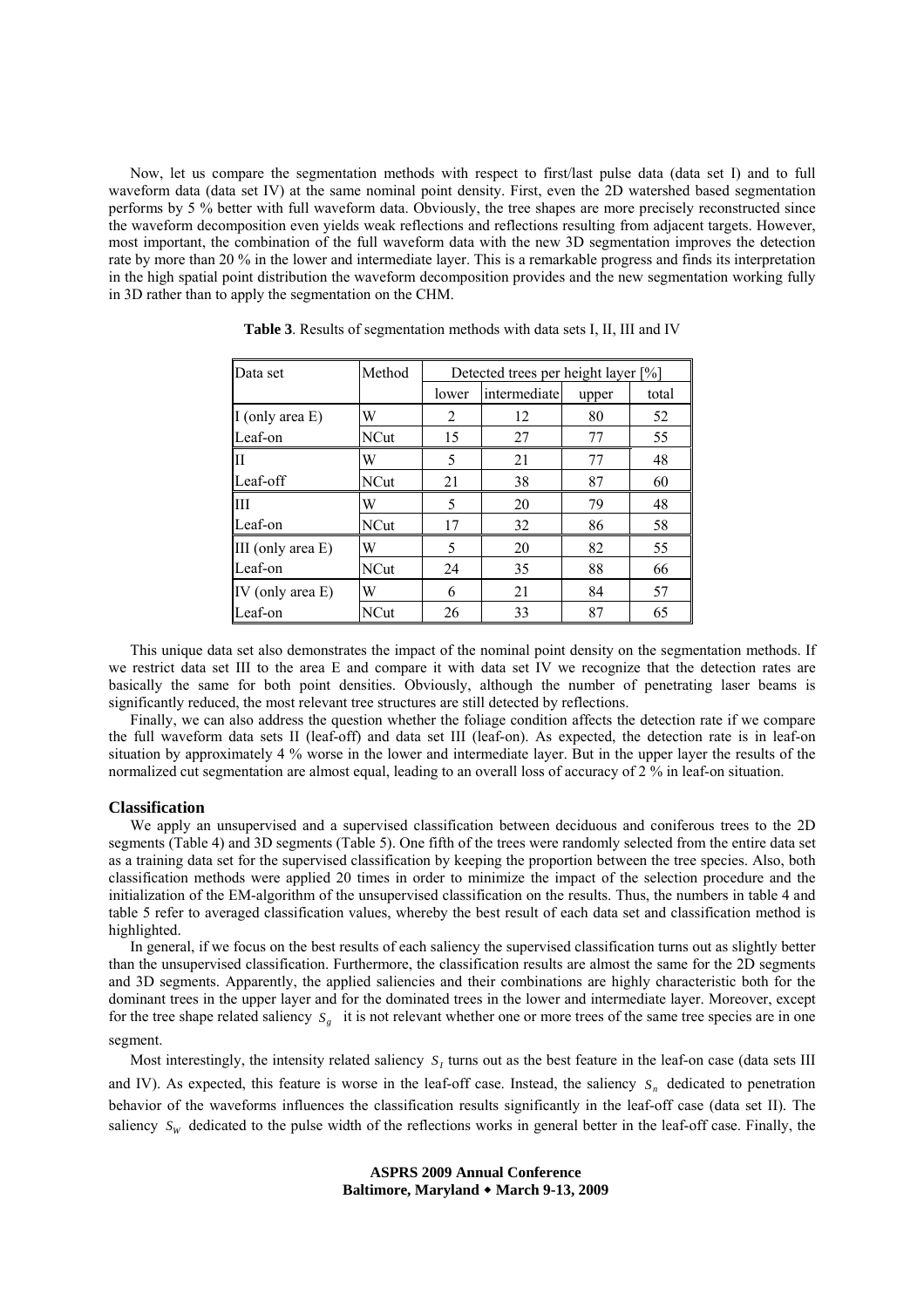saliency *S<sub>s</sub>* representing the tree geometry has an almost constant impact on the classification in leaf-on and leaf-off situations. Even for data set I, which refers to first/last pulse data at a point density of 10 pts/ $m^2$ , the overall classification accuracy is almost the same as with full waveform data. Thus, this saliency seems to be significant even for the lower point density.

| Saliency                | Overall accuracy $(\%)$ for data sets I - IV and for the 2D segments |     |          |     |         |     |         |     |                                    |     |
|-------------------------|----------------------------------------------------------------------|-----|----------|-----|---------|-----|---------|-----|------------------------------------|-----|
|                         | (only area E)                                                        |     | Н        |     | Ш       |     |         |     | III (only area E) IV (only area E) |     |
|                         | Leaf-on                                                              |     | Leaf-off |     | Leaf-on |     | Leaf-on |     | Leaf-on                            |     |
|                         | un.                                                                  | su. | un.      | su. | un.     | su. | un.     | su. | un.                                | su. |
| $S_g$                   | 84                                                                   | 85  | 79       | 83  | 85      | 85  | 82      | 85  | 82                                 | 83  |
| $S_t$                   |                                                                      |     | 82       | 81  | 92      | 93  | 96      | 95  | 95                                 | 96  |
| $S_W$                   |                                                                      |     | 81       | 82  | 52      | 53  | 54      | 55  | 56                                 | 61  |
| $S_n$                   |                                                                      |     | 86       | 94  | 65      | 65  | 64      | 65  | 54                                 | 64  |
| $S_g + S_I$             |                                                                      |     | 89       | 90  | 92      | 94  | 94      | 97  | 93                                 | 97  |
| $S_g + S_I + S_W + S_n$ |                                                                      |     | 92       | 96  | 83      | 95  | 82      | 97  | 83                                 | 97  |

**Table 4.** Results of unsupervised (..un.") and supervised classification (..su.")

| Saliency                | Overall accuracy $(\% )$ for data sets I - IV and for the 3D segments |     |          |     |         |     |         |     |                                    |     |
|-------------------------|-----------------------------------------------------------------------|-----|----------|-----|---------|-----|---------|-----|------------------------------------|-----|
|                         | I (only area $E$ )                                                    |     | Н        |     | Ш       |     |         |     | III (only area E) IV (only area E) |     |
|                         | Leaf-on                                                               |     | Leaf-off |     | Leaf-on |     | Leaf-on |     | Leaf-on                            |     |
|                         | un.                                                                   | su. | un.      | su. | un.     | su. | un.     | su. | un.                                | su. |
| $S_g$                   | 80                                                                    | 78  | 75       | 78  | 80      | 82  | 83      | 82  | 81                                 | 81  |
| $S_I$                   |                                                                       |     | 81       | 81  | 93      | 94  | 97      | 96  | 95                                 | 97  |
| $S_W$                   |                                                                       |     | 75       | 79  | 52      | 51  | 54      | 56  | 60                                 | 64  |
| $S_n$                   |                                                                       |     | 89       | 93  | 62      | 63  | 61      | 65  | 57                                 | 57  |
| $S_g + S_I$             |                                                                       |     | 81       | 86  | 90      | 94  | 93      | 97  | 91                                 | 97  |
| $S_g + S_I + S_W + S_n$ |                                                                       |     | 91       | 94  | 81      | 95  | 84      | 97  | 82                                 | 97  |

**Table 5**. Results of unsupervised (,,un.") and supervised classification (,,su.")

As far as the foliage condition is concerned, data sets II and III show equal classification accuracies, where the significance of the individual saliencies is different. Furthermore, the point density has almost no impact on the classification results, if we focus on data set III (only area E) and data set IV (only area E). This is fully consistent with our observation that also the segmentation is not dependent on the point density. Thus, the lower point density of 10 pts/m<sup>2</sup> does not appear as disadvantageous. Finally, the comparison of data set I (only area E) and data set IV (only area E), which both refer to leaf-on situation and a nominal point density of 10 pts/m<sup>2</sup>, indicates that the classification with first/last pulse data is significantly inferior by about 15% since only the coordinates of the reflections could be used and hence, the saliency  $S_g$  could only be calculated for the classification.

## **DISCUSSION**

The experiences clearly prove that the new segmentation working in 3D can be viewed as a breakthrough for single tree segmentation. If this method is combined with full waveform LIDAR data the detection rate of single trees is improved by more than 20 % in the lower forest layers. Our experiments demonstrate that the usage of full waveform data is clearly superior to first/last pulse data in wooded areas since the waveform decomposition finds almost all reflections. Thus, small dominated trees and young generation can be detected and highly resolved. In detail, we got a slightly higher detection rate in leaf-off situation because of the higher penetration in unfoliated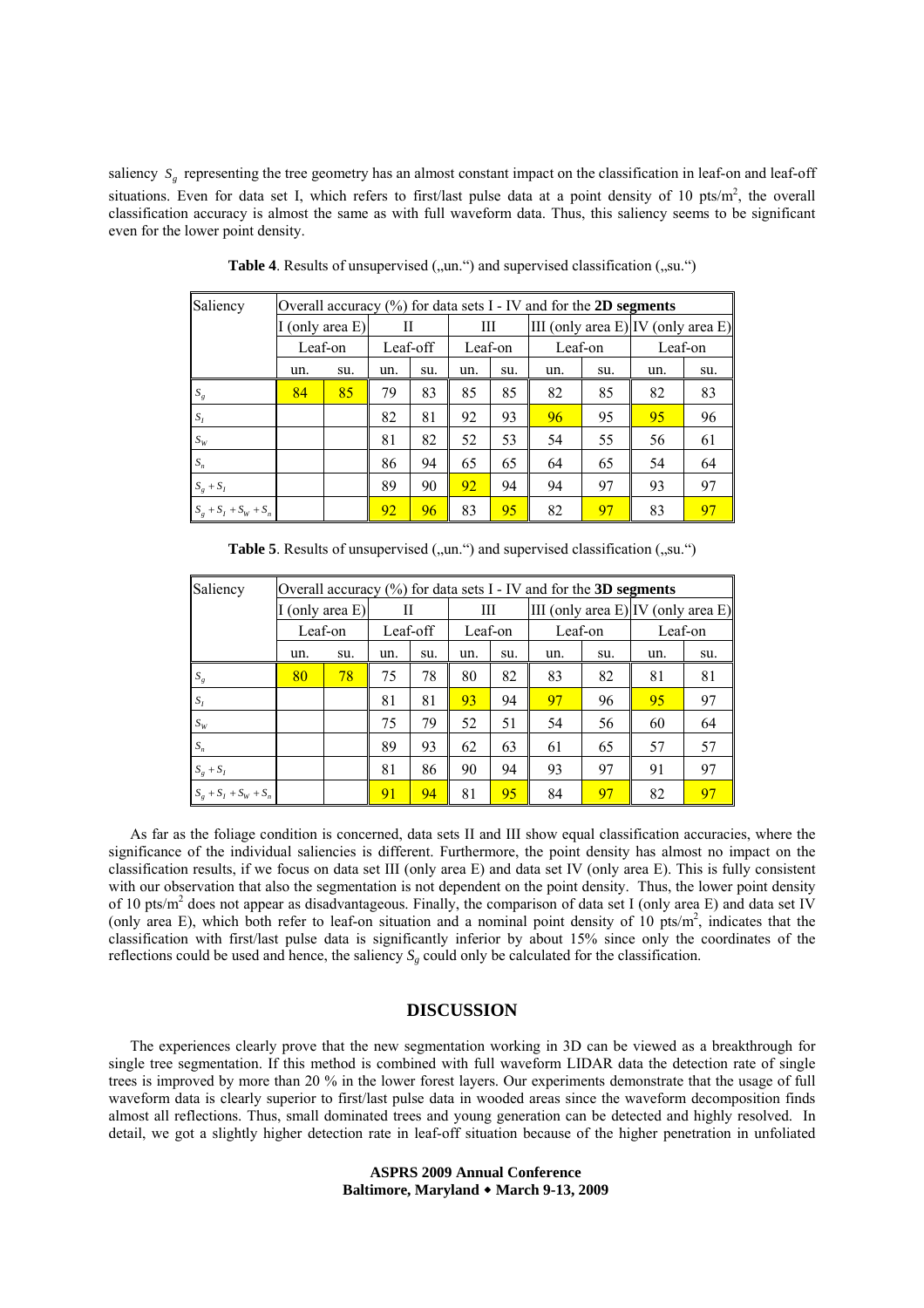deciduous trees. Thus, the leaf-off situation seems to be the more appropriate flying time to segment trees in 3D, at least for mixed mountain forests that are scanned with a high point density. Interestingly, a nominal point density higher than 10 pts/m<sup>2</sup> does not improve the detection rate considerably. However it remains to be seen whether a higher density is advantageous to estimate other parameters like for instance the timber volume. Finally, our results with the watershed segmentation compare reasonably well with the study of Heurich (2006), who obtained an overall detection rate of 45% in almost the same reference areas using also the data set I. The study of Persson et al. (2002) reports on a detection rate of 71 % of all trees with a diameter at breast height larger than 5 cm for a Scandinavian forest dominated by spruce and pine. Solberg et al. (2006) show that an overall detection rate of 66 % and a commission rate (=false detections) of 26 % in a structurally heterogeneous spruce forest can be achieved if the CHM is smoothed 3 times with a Gaussian filter of size 30 cm.

When viewing at the classification results the benefit of full waveform LIDAR data becomes more evident since the overall accuracy is significantly increased. In case of the supervised classification we attained an overall accuracy of 95 % for all reference data, the unsupervised classification is only slightly inferior. Moreover, the results are practically independent on the point density and the foliage condition. All in all, the improved detection rate of single trees leads to an increased number of correctly classified trees. For instance, a detection rate of 60 % and a classification accuracy of 94 % imply 56 % correctly detected and classified trees. Finally, our classification results of 80 % overall accuracy with first/last pulse data in leaf-on case compare excellent with the experiments of Heurich (2006). However, our results with the full waveform data in leaf-on situation are in any classification case better than the leaf-on results with first/last pulse data of this study.

# **CONCLUSIONS**

We have shown in this study how a new 3D segmentation technique clearly outperforms conventional segmentation methods which solely work with the CHM. Furthermore, the combination with full waveform LIDAR data pushes the detection rate to a significantly improved success rate. Also, the classification accuracy of single coniferous and deciduous trees based on 3D segments is considerably enhanced using full waveform LIDAR data.

#### **REFERENCES**

- Brandtberg, T., 2007. Classifying individual tree species under leaf-off and leaf-on conditions using airborne lidar. ISPRS Journal of Photogrammetry and Remote Sensing, 61, pp. 325 – 340.
- Heijden, F. van der, Duin, R.P.W., Ridder, D. de and Tax, D.M.J., 2004, Classification, parameter estimation and state estimation – An engineering approach using MATLAB. John Wiley & Sons Ltd, The Attrium, southern Gate, Chichester, West Sussex PO19 8SQ, England
- Heurich, M., 2006. Evaluierung und Entwicklung von Methoden zur automatisierten Erfassung von Waldstrukturen aus Daten flugzeuggetragener Fernerkundungssensoren. Forstlicher Forschungsbericht München, Nr. 202, ISBN 3-933506-33-6. http://meadiatum2.ub.tum.de/. (Accessed December 16, 2008).
- Holmgren, J., Persson, Å., 2004, Identifying species of individual trees using airborne laser scanner. Remote Sensing of Environment 90 (2004) 415 – 423.
- Hyyppä, J., Kelle, O., Lehikoinen, M., Inkinen, M., 2001. A segmentation-based method to retrieve stem volume estimates from 3-D tree height models produced by laser scanners. IEEE Transactions on Geoscience and remote Sensing, 39: 969 – 975.
- Jutzi, B., Stilla, U., 2006. Range determination with waveform recording laser systems using a Wiener Filter. ISPRS Journal of Photogrammetry and Remote Sensing, 61, pp. 95 – 107.
- Kötz, B., 2006. Estimating biophysical and biochemical properties over heterogeneous vegetation canopies Radiative transfer modeling in forest canopies based on imaging spectometry and LIDAR. Dissertation, ETH Zürich. http://www.dissertationen.unizh.ch/2006/koetz/diss.pdf. (Accessed December 16, 2008).
- Mallet, c., Bretar, F., 2008. Full-waveform topographic lidar: State-of-the-art. ISPRS Journal of Photogrammetry and Remote Sensing (in press).